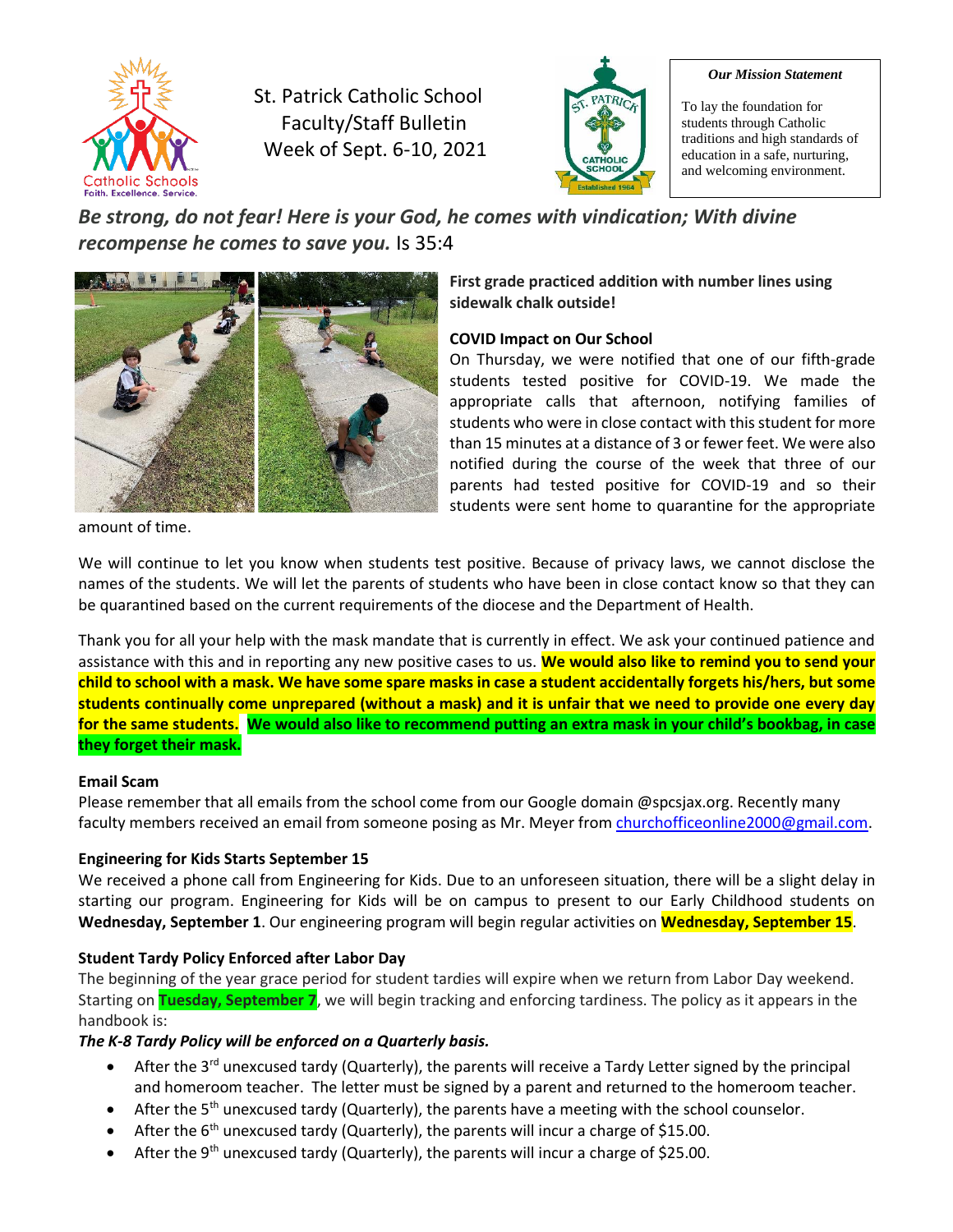• After the 12th unexcused tardy, *and every additional 3 unexcused tardies*, (Quarterly), the parents will incur a charge of \$50.00.

## *The PreK-3 and VPK Tardy Policy will be enforced on a Quarterly basis.*

- After the 3<sup>rd</sup> unexcused tardy (Quarterly), the parents will receive a Tardy Letter signed by the principal and homeroom teacher. The letter must be signed by a parent and returned to the homeroom teacher.
- After the  $5<sup>th</sup>$  unexcused tardy (Quarterly), the parents have a meeting with the school counselor.

#### **Technology Committee Forming**

The School Advisory Board would like to form a technology committee to assess our school's current technology as well as to develop a plan for the growth of our technology resources. This plan will be an essential part of our thirdyear accreditation visit in March, as well as paving the way for budgeting and goal setting for the rest of this year. If you are interested in joining the committee, please contact Mr. Meyer at [cmeyer@spcsjax.org.](mailto:cmeyer@spcsjax.org)



#### **Home and School Welcome Back Event Rescheduled**

Due to scheduling conflicts, our Back-to-School Family event has been postponed until **Friday, September 17**, 2021. Our event will include food trucks, bingo and lots of fun. More information and the Sign-Up Genius link will be sent home as they become available.

#### **St. Patrick Spirit Store Now Open**

Our SPCS Spirit Store is now open for orders. The store will remain open until **Sunday, September 12**. Students will be able to wear spirit shirts on our Irish Spirit Days and at different events during the year. For more information, please check out the store at <http://www.spcs.t5sportswear.com/>

#### **Individual (Uniform) School Pictures**

We have once again contracted with Life Touch to be our official school photographer. They will be on campus on **Thursday, September 16**, to take our students' yearbook photos. Students are required to be in uniform that day for pictures. More information will be coming from the school office regarding ordering photos as we get closer to that day.

#### **HSA Still Looking for a Treasurer**

The HSA Board is still in need of a treasurer for 2021-2022. If you are interested in applying, please go to the Google Form located at <https://forms.gle/RughhE1MQVt7KhXg9>

#### **Coach Needed**

We are excited to be able to offer coaching stipends for anyone interested in coaching this year! We currently need a volleyball coach to participate in the league. Each head coach will be offered a coaching shirt+equipment, and you can choose if you would like the coaching stipend or credit for Family Service Hours. **If you are interested, or you know someone that might be, please contact Coach T or Mr. Meyer for more information**: [coacht@spcsjax.org.](mailto:coacht@spcsjax.org) The team is composed of 5-8 th grade girls. Tryouts are the 1st or 2nd weekend of November (after basketball ends). Practices are determined by the coach, and the season runs from Dec. to Feb. (with time off for the holiday break).



#### **Fraternus Fall Kick-Off**

Fraternus will hold their Fall Kick-Off on **Wednesday, September 8**, from 6:15-8:15pm in the Parish Hall. Men of all ages and boys from  $6<sup>th</sup>$  through 12<sup>th</sup> grade are welcome to attend. For more information regarding Fraternus, contact Mr. Goodson at [rgoodson@spcsjax.org](mailto:rgoodson@spcsjax.org) or check out their website at [Home | Fraternus.](https://fraternus.net/)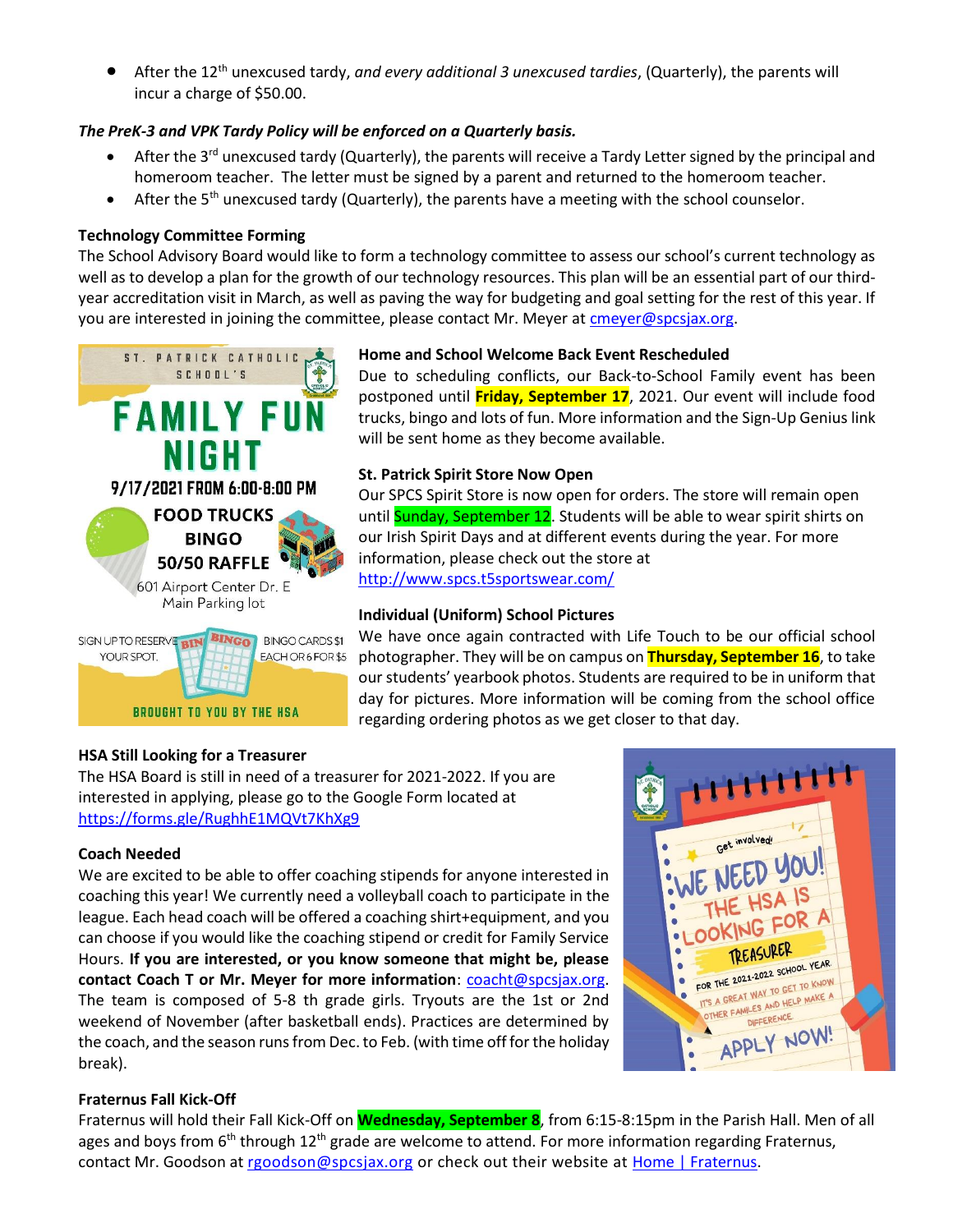#### **Spanish Classes for K-5**

Our Spanish classes for K-5 have begun using Zoom. Students sit in the Spanish/Religion room and interact with their teacher, Senor Elyin Guevara, via our Chromebooks. If your child does not have headphones, it is highly recommended that they have some for the class (plug-in versus Bluetooth are recommended). If you need to contact their teacher, you can do so at [eguevara@langlearningnetwork.com.](mailto:eguevara@langlearningnetwork.com)

## **Sunday School Masses**

Our Sunday School Masses are held at the 10:00am Mass on the last Sunday of the month. Students are encouraged to attend wearing their school uniforms. Unlike years past, however, No Uniform Today (NUT) Day passes will not be provided to students simply because they attend Mass in their uniform. On a quarterly basis, starting in October, our classes will take turns hosting coffee and donuts for our parish family.

## **The NED Show Returns Virtually to St. Patrick**

Our school is hosting The NED Show, a live streaming all-school event. A world-class performer takes our students on an interactive educational journey filled with storytelling, illusions, yo-yo tricks and humor. NED's message inspires students, promotes academic achievement, and supports our school goals.

> *Never give up Encourage others Do your best®*

Our school received this program at no-cost because another school community has paid-it-forward to us. Now it's our turn—and more information will be shared before the performance on **Thursday, September 23rd**—on how we can do that.

## **From Bishop Kenny High School:**

**Bishop Kenny High School** is in need of a shuttle bus driver to transport students from the Fernandina Beach, Yulee, and Northside (St. Patrick's) communities. For more information regarding license requirements, salary, and benefits, please contact Michael Broach, Director of Transportation, at 904-398-7545 or [BroachM@bishopkenny.net.](mailto:BroachM@bishopkenny.net)

#### **RC Uniforms Closed this Weekend**

RC Uniforms will be closed Saturday through Monday in observance of the Labor Day Weekend.

# **This Week-At-A-Glance**

- **Monday, September 6**
- No School—Labor Day

## **Tuesday, September 7**

• Basketball Practice 3:30-5:00

## **Wednesday, September 8**

- Soccer Shotz on Campus
- No Basketball Practice
- Fraternus Fall Kick-Off 6:15-8:15pm

#### **Thursday, September 9**

• Basketball Practice 3:30-5:00

#### **Friday, September 10**

• No news is good news! Have a great weekend!

## **Sunday, September 12**

Spirit Store Closes <http://www.spcs.t5sportswear.com/>